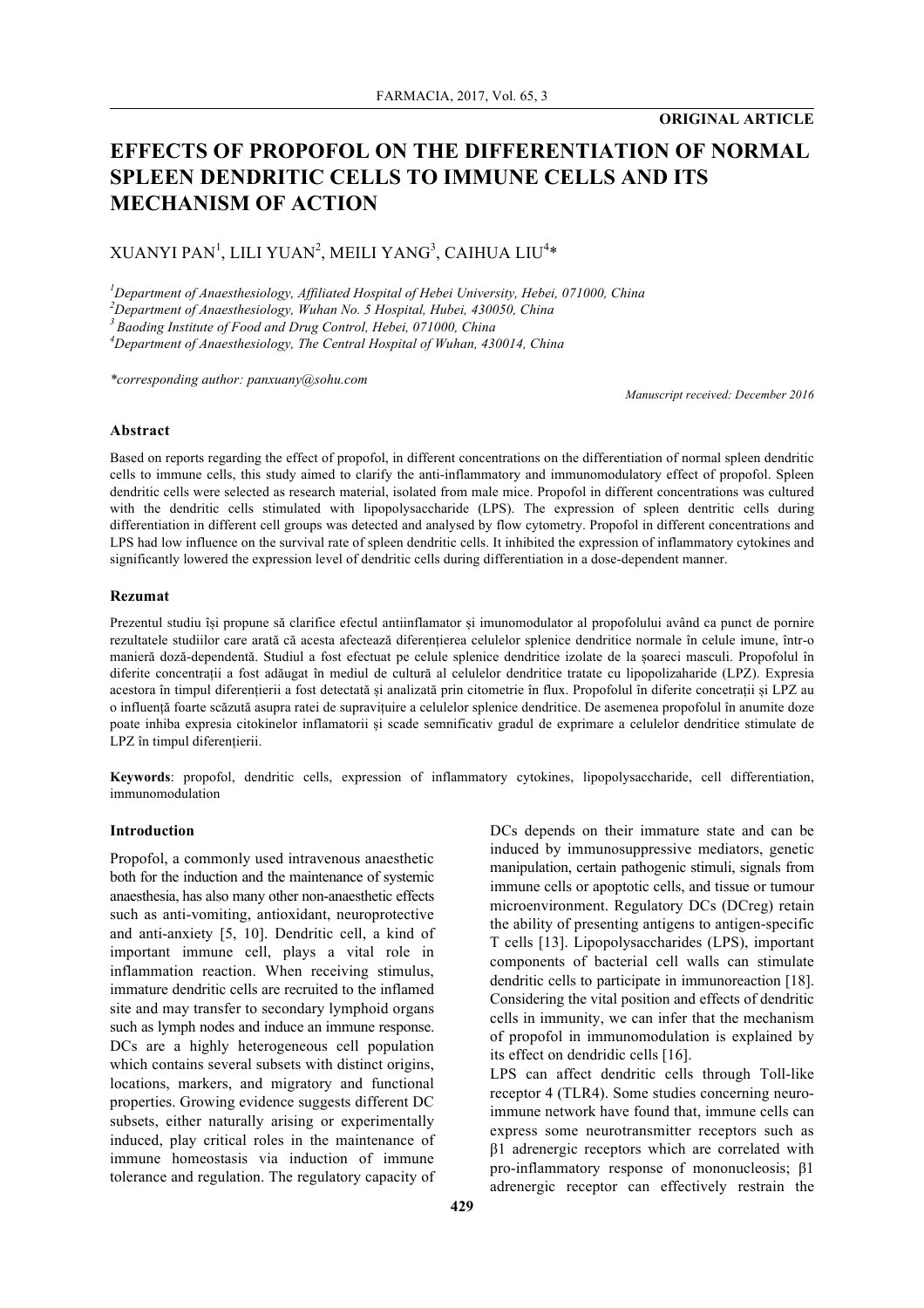inflammatory reactions of patients with severe disease conditions [4, 11]. Some experts also made experimental studies on the effect of propofol on normal spleen dendritic cells. In 2009, Vargo J.J. *et al.* [21] pointed out that propofol could restrain the promotion effect of LPS on the secretion of prostaglandin by dendritic cells. In 2012, Yue L. *et al.* [23] showed that the dysfunction of dendritic cells was in a direct correlation to poor prognosis of sepsis model.

This study mainly evaluated whether propofol in certain concentrations could affect the inflammatory reactions of spleen dendritic cells induced by LPS. From the perspective of LPS-TLR4 pathway, the study preliminarily explored the effect of propofol on dendritic cells and evaluated the anti-inflammatory property of propofol. This work provides theoretical and practical basis for the reasonable use of propofol on patients.

## **Materials and Methods**

*Animals.* Male mice, aged six weeks and weighed 20 g, were selected for the experimental purposes. One week before the experiment, the mice were put into animal rooms at temperature of  $20 \pm 3$ °C and relative humidity of  $50 \pm 10\%$ . The mice used were purchased from the Experimental Animal Centre of Hebei province. All experimental operations followed the national guidance on the administration and use of experimental animals. Besides, the experiment had been approved by the National Ethics Committee.

*Instruments.* Instruments used included biosafety cabinet, FACS Calibur flow cytometry (BD Biosciences Immunocytometry Systems, San Diego, CA), refrigerated high-speed centrifuge, biological purification table, optical microscope (Thermo Scientific Inc., USA), low-temperature refrigerator (-20°C), constant temperature water box, electronic balance, centrifuge tube, cell culture plate, photometer, magnetic bead classifier.

*Reagents.* Reagents used included phosphate buffer solution (PBS) (Thermo Scientific Inc., USA), Dulbecco's modified eagle medium (DMEM), LPS (Sigma Inc., USA), foetal calf serum (Wuhan Procell Life Technology Co., Ltd., China), collagenase D (Roche Group, Switzerland), propofol (Jinan Shengqi Medical Technology Co., Ltd., China), mouse percoll (Beijing Tongli Marine Biotechnology Co., Ltd., China), anti-β1 adrenergic receptor antibodies (Shanghai Bangjing Industrial Co., Ltd., China), absolute ethyl alcohol (Wuhan Yuancheng Gongchuang Science and Technology Co., Ltd., China), endotoxin (Lanzhou Institute of Biological Products), Fc receptor inhibitor which is composed of purified Rat anti-mouse CD16/CD32 (Tianjin Sungene Biotech Co., Ltd., China), biotin (Hubei Lvcang Chemical Co., Ltd., China) labelled mouse dendritic cells

aggregation and fluorescein isothiocyanate labelled anti-mouse CD80 and major histocompatibility complex class II molecules (MHC II) (Beijing Baiaolaibo Co., Ltd., China), Toll-like receptor 4 (TLR4) (BioVision Inc., China), Quantikine Mouse IL-10 Immunoassay kit (R&D Systems) (Nanjing Cobioer Co., Ltd., China), and mouse microballoon (Shenzhen Newborn Scientific Apparatus Co., Ltd., China).

*Separation and extraction of spleen dendritic cells of mice.* Before the experiment, mice were killed and the spleen was removed from each mouse on a sterile super clean bench and put into a sterile plate. PBS and collagenase D were added to cover the spleens. Lymphocyte separation medium was put into a sterile centrifuge tube and then the filtered liquor obtained after the grinding of spleens was added into the centrifuge tube. The filtered liquor should be above the surface of lymphocyte separation medium. Then the centrifuge tube was put into a centrifugal machine. Through centrifugation, the liquid was divided into three layers. Floccule in the middle layer was removed by a straw and then transferred to a new tube. Besides, if the PBS volume was at least 10 times of the floccules was also put into the new tube. Monocyte suspension was obtained after 10-min centrifugation*.*

*Separation of dendritic cells using magnetic bead selection.* The collected cell suspension was added with 0.2 µg of CD45RB PE, and the reaction volume was 100 µL. Then it was cultured in a dark place at room temperature for 15 min. After the addition of 1 mL buffer, it was centrifuged for 15 min. The supernatant was removed. 70 µL of buffer and 20 µL of anti-PE micro-balloon were added, followed by mixing and 15 min cultivation. After the addition of 1 mL buffer, it was centrifuged for 15 min. The supernatant was removed. Then 500 µL buffer were added for resuspension. The cell suspension obtained was separated using a magnetic bead classifier to collect outflow cells.

*Spleen dendritic cell groups.* There were totally eight cell groups, i.e., normal control group, propofol stimulus groups (5 µg/mL group, 10 µg/mL group and 20  $\mu$ g/mL group), LPS stimulus group (1  $\mu$ g/mL LPS) and LPS + propofol stimulus groups  $(1 \mu g/mL)$ LPS + 5  $\mu$ g/mL propofol group, 1  $\mu$ g/mL LPS + 10  $\mu$ g/mL propofol group and 1  $\mu$ g/mL LPS + 20 µg/mL propofol group).

Before cell plating, LPS was mixed with propofol in the specified concentrations. A sterilized 96-well culture plate was taken and implanted with the spleen dendritic cells. Each well was added with culture solution which contained 10% of foetal calf serum and 90% of DMEM in the corresponding volume till the final volume became 500 µL. Another 96-well culture plate was used for the cell cultivation of the normal control group, the LPS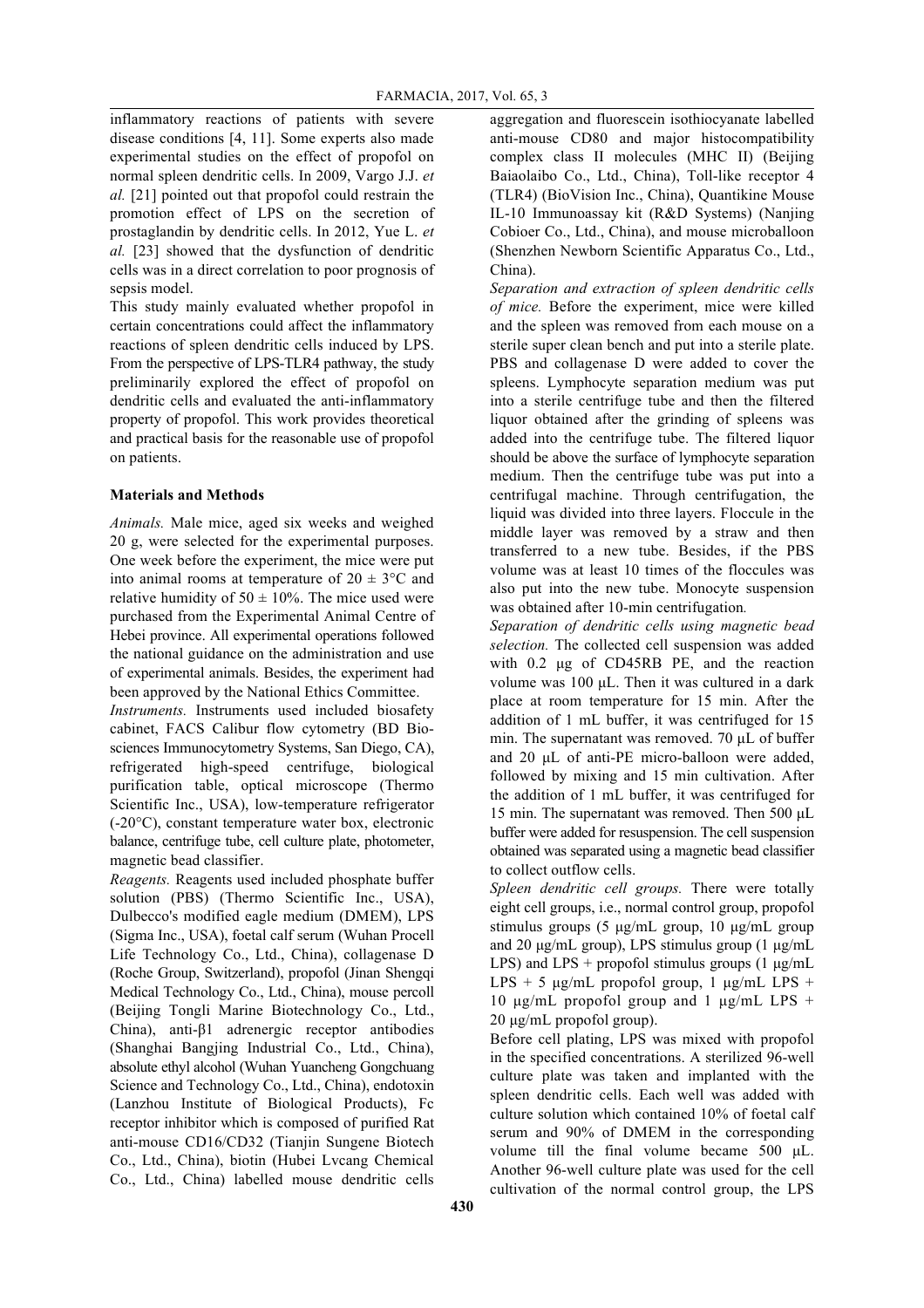stimulus group and the 1  $\mu$ g/mL LPS + propofol stimulus group. After cell plating, the plates were preserved in a sterile carbon dioxide incubator (37°C) overnight. After the removal of supernatant, fresh culture solution containing 10% of foetal calf serum and 90% of DMEM was added for 8-h cell cultivation.

*Detection of interleukin (IL)-10 mRNA levels.* The cell culture fluid was detected using Quantikine Mouse IL-10 Immunoassay kit (R&D Systems) after centrifugation, followed by the addition of 50 µL of supernatant, 3 hours of membrane covering, 5 min of drying and addition of substrate developer. After being cultured in dark for 30 min, the fluid was added with 100 µL of stop buffer. The absorbance was detected by a microplate reader. The wavelength of IL-10 was calculated according to the standard curve.

*Flow cytometry.* The spleen dendritic cells were resuspended by PBS using fluorescence staining. Then antibodies including CD45RB-PE, CD11c-APC, CD80-FITC, MHC II-FITC, TLR4 and β1

adrenergic receptor were added. Finally, the fluid was detected by a flow cytometry after centrifugation.

#### **Results and Discussion**

*Effect of propofol on normal spleen dendritic cells*. The results of the flow cytometry experiment demonstrated that, dendritic cells were divided into  $CD11c^{high}CD45RB^{low}$ ,  $CD11c^{low}CD45RB^{high}$  and  $CD11c^{low}CD45RBlow$ , and they were all regulatory dendritic cells.

The effect of propofol in a concentration of 5 µg/mL and 10 µg/mL on the proportion of *CD*11*c*<sup>high</sup>CD45*RB*<sup>low</sup>,  $CD11c^{low}CD45RB^{high}$  in the propofol stimulus group was not significantly different compared to the control group ( $p > 0.05$ ).

Propofol in a concentration of 20 µg/mL (the highest dose) significantly lowered the proportion of traditional dendritic cells, but increased the proportion of regulatory dendritic cells, and the differences had statistical significance.



Proportion of traditional dendritic cells and regulatory dendritic cells Note:  $* p \le 0.05$  compared to the normal control group.

*Effects of stimulus of propofol in different concentrations and LPS in a concentration of 1 µg/mL on the survival rate of dendritic cells (Figure 2)*. It can be seen from Figure 2 that the combination of propofol in three different concentrations and LPS in a concentration of 1 µg/mL had low effect on the growth activity of dendritic cells; though the growth activity was lower compared to the normal control group, the decline was insignificant. It can be seen the growth activity of cells was not affected under the stimulus of propofol in different concentrations **Figure 2.**<br>
and LPS.



Effects of stimulus of propofol in different concentrations and LPS on the growth activity of dendritic cells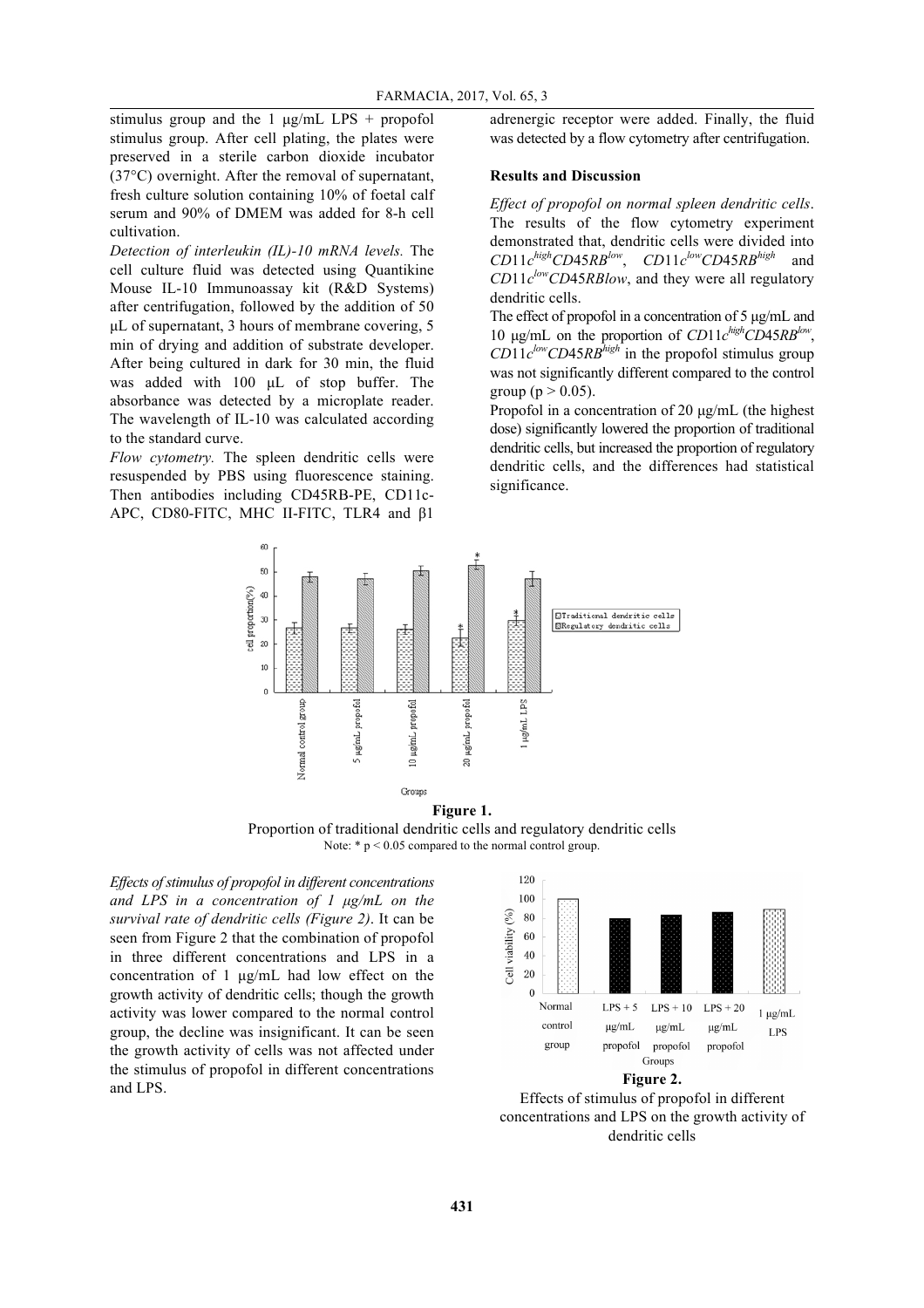*Effect of propofol on the expression level of interleukin (IL)-10 mRNA induced by LPS* in a concentration of 1 µg/mL *(Figure 3).* 



Effect of propofol in different concentrations on the expression levels of interleukin (IL)-10 mRNA induced by LPS Note:  $* p < 0.05$  compared to the normal control group.

It can be seen from Figure 2 that the expression level of IL-10 mRNA had significant increase after being processed with LPS in a concentration of 1 µg/ml, and

the difference had statistical significance ( $p < 0.05$ ); the propofol with different concentrations added had no significant effect on the expression level of IL-10 mRNA ( $p > 0.05$ ).

*Effect of propofol on differentiation of LPS activated dendritic cell*. The flow cytometric analysis on the stimulus of LPS in a concentration of 1 µg/mL and 0 µg/mL on dendritic cells suggested that, the differentiation of  $CD11c^{high}CD45RB^{low}$  was increased compared with the differentiation of  $CD11c^{low}CD45RB^{high}$ . *lowCD*45*RBhigh*. Comparisons were made between the 1  $\mu$ g/mL LPS + 5  $\mu$ g/mL propofol group, 1 µg/mL LPS + 10 µg/mL propofol group, 1 µg/mL  $LPS + 20 \mu g/mL$  propofol and 1  $\mu g/mL$  LPS group to study the effect of propofol on the differentiation of dendritic cells activated by LPS. Results demonstrated that, with the increase of the propofol concentration, the proportion of traditional dendritic cells gradually decreased, and the difference had statistical significance ( $p < 0.05$ ); the decrease in the 1  $\mu$ g/mL LPS + 20  $\mu$ g/mL propofol group was the most significant (Table I).

## **Table I**

|  |  |  |  | The proportion of traditional dendritic cells in different groups |  |  |  |  |
|--|--|--|--|-------------------------------------------------------------------|--|--|--|--|
|  |  |  |  |                                                                   |  |  |  |  |

| Group                                   | Proportion of traditional dendritic cells (mean $\pm$ standard deviation) |  |  |  |  |  |  |
|-----------------------------------------|---------------------------------------------------------------------------|--|--|--|--|--|--|
| $1 \mu$ g/mL LPS                        | $29.9 \pm 2.1$                                                            |  |  |  |  |  |  |
| $1 \mu$ g/mL LPS + 5 $\mu$ g/mL         | $27.5 \pm 2.6^*$                                                          |  |  |  |  |  |  |
| $1 \mu g/ml LPS + 10 \mu g/mL$ propofol | $26.6 \pm 2.7^*$                                                          |  |  |  |  |  |  |
| l μg/mL LPS + 20 μg/mL propofol         | $25.4 \pm 3.5^*$                                                          |  |  |  |  |  |  |

 $* p < 0.05$  *vs.* 1  $\mu$ g/mL LPS group.

*The expression level of TLR4 and β1 adrenergic receptor*







It can be seen from Figure 4 that, compared to the normal control group, the LPS stimulus group had a remarkably higher expression level of TLR4 receptor, and the difference had statistical significance ( $p < 0.05$ ); propofol in different concentrations significantly lowered the expression level of TLR4 which increased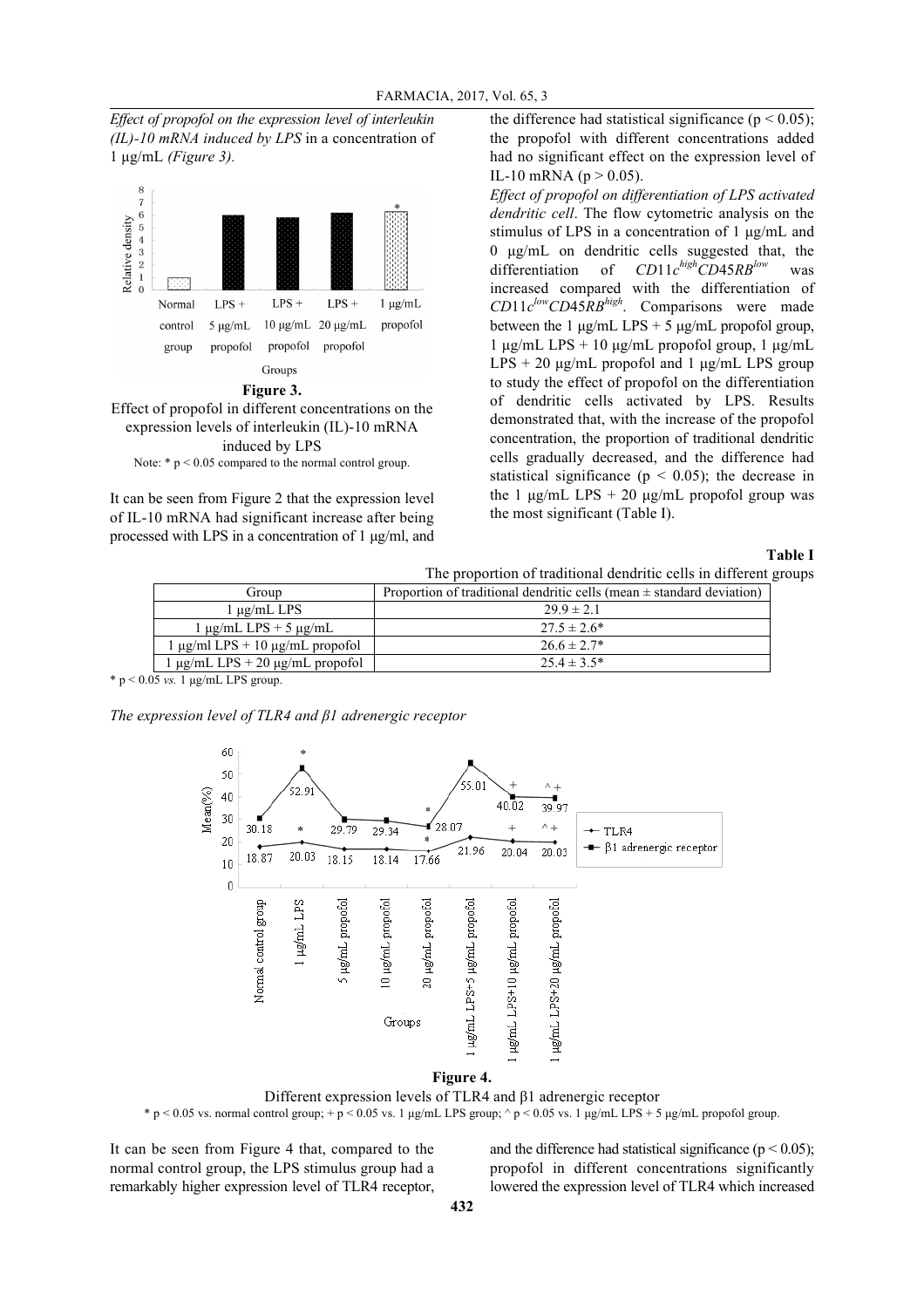previously; but LPS + 5 µg/mL propofol improved the expression level of TLR4. Besides, it was also found after staining the cells with fluorescence labelling and under a fluorescence microscope that, β1 adrenergic receptor actually affected the expression level of spleen dendritic cells; and there was an important difference between the LPS group and normal control group; the effect of propofol in the 1  $\mu$ g/mL LPS + 5  $\mu$ g/mL group was the most apparent ( $p < 0.05$ ).

In recent years, the effect of anaesthetics on inflammatory reactions has been of highly concern. Dendritic cells are important inflammatory immune cells and relevant research has become increasingly deeper. The present study proves that propofol can produce important effects on the immune system. Though normal spleen dendritic cells are important components of the congenital immunity, it can develop adaptive immunoreactions by transferring antigen specific signals [17, 22]. It has been reported that the number of dendritic cells in patients who die of sepsis is lesser than that of patients who survive sepsis; therefore the effect of propofol on normal spleen dendritic cells may offer important references for the reasonable use of propofol in patients with sepsis determined by surgical site infections with different germs alone or complicated with fungus strains such as *Fusarium, Candida* and sepsis associated with pleurisy produced by hospital germs [1-3, 7, 8, 19, 20]. For patients with low immunity of different causes, such as administration of immunosuppressive drugs or different pathologies like hepatic viral infections or Human Immunodeficiency Virus (HIV) infections, a special concern should be addressed when using propofol [9]. In this study, male mice were used and spleen dendritic cells were isolated. We established the effect of propofol on the differentiation of normal dendritic cells in a dose depending manner [12, 15]. Besides, it was also found that, LPS in a dose of 1 µg/mL increased the proportion of traditional dendritic cells and moreover activated dendritic cells. Regarding the anti-inflammatory effect of propofol, results demonstrated that it can inhibit specific cell factors involved such as the expression levels of (IL)-10 mRNA, TLR4 and β1 adrenergic receptor [6, 14].

## **Conclusions**

Propofol may induce immunosuppressive and antiinflammatory effects on normal spleen dendritic cells. Used in reasonable, well-established concentrations is of high importance for severely ill patients, especially with sepsis. Future uses of propofol in therapy, as well as its action mechanism remain to be further researched.

### **References**

- 1. Alkhamis T., Ivić D., Wagner J., Ivić J., Dobrošević B., Turina I., Kralik K., Barbić J., Postoperative immunosuppression markers and the occurrence of sepsis in patients with benign and malignant disease. *Wien Klin. Wochenschr.*, 2014; 126(23-24): 774-784.
- 2. Calina D., Rosu L., Rosu A.F., Ianosi G., Ianosi S., Zlatian O., Mitrut R., Docea A.O., Rogoveanu O., Mitrut P., Nicolae A.C., Dragoi C.M., Gofita E., Etiological diagnosis and pharmacotherapeutic management of parapneumonic pleuresy. *Farmacia* 2016; 64(6): 946-952.
- 3. Călina D., Docea A.O., Rosu L., Zlatian O., Rosu A.F., Anghelina F., Rogoveanu O., Arsene A.L., Nicolae A.C., Drăgoi C.M., Tsiaoussis J., Tsatsakis A.M., Spandidos D.A., Drakoulis N., Gofita E., Antimicrobial resistance development following surgical site infections. *Mol. Med. Rep.*, 2016; 15: 681-688.
- 4. Chai Z., Gatti S., Toniatti C., Poli V., Bartfai T., Interleukin (IL)-6 gene expression in the central nervous system is necessary for fever response to lipopolysaccharide or IL-1 beta: a study on IL-6 deficient mice. *J. Exp. Med.*, 1996; 183(1): 311-316.
- 5. Chen C., Xu G.H., Li Y.H., Tang W.X., Wang K., Selective impairment of attention networks during propofol anesthesia after gynecological surgery in middle-aged women. *J. Neurol. Sci.*, 2016; 363: 126-131.
- 6. Chun J., Tosun A., Kim Y.S., Anti-inflammatory effect of corymbocoumarin from *Seseli gummiferum* subsp. *corymbosum* through suppression of NF-κB signaling pathway and induction of HO-1 expression in LPS-stimulated RAW 264.7 cells. *Int. Immunopharmcol.*, 2016; 31: 207-215.
- 7. Colcea C., Zlatian O.M., Rosu L., Calina D., Rosu A.F., Chiutu L., Docea A.O., Correlation between consumption of antimicrobials in the intensive care unit and resistance of *Pseudomonas* and *Klebsiella* in pulmonary infection. *Eur. J. Hosp. Pharm.*, 2014; 21(A16): 2047.
- 8. Cristea O.M., Zlatian O.M., Dinescu S.N., Bălăşoiu A.T., Avramescu C., Bălăşoiu M., Niculescu M., Calina D., A comparative study on antibiotic resistance of *Klebsiella* strains from surgical and intensive care wards. *Curr. Health Sci.*, 2016; 42(2): 169-179.
- 9. Docea A.O., Gofita E., Calina D., Zaharie S.I., Valcea D.I., Mitrut P., Autoimmune disorders due to double antiviral therapy with peginterferon and ribavirin in patients with hepatitis C virus infection. *Farmacia*, 2016; 64(4): 605-611.
- 10. Eshghi A., Mohammadpour M., Kaviani N., Tahririan D., Akhlaghi N., Comparative evaluation of bispectral index system after sedation with midazolam and propofol combined with remifentanil *versus* ketamine in uncooperative during dental procedures. *Dent. Res. J.*, 2016; 13(1): 1-6.
- 11. Fluitman S., Denys D., Vulink N., Schutters S., Heijnen C., Westenberg H., Lipopolysaccharideinduced cytokine production in obsessivecompulsive disorder and generalized social anxiety disorder. *Psychiat. Res.*, 2010; 178(2): 313-316.